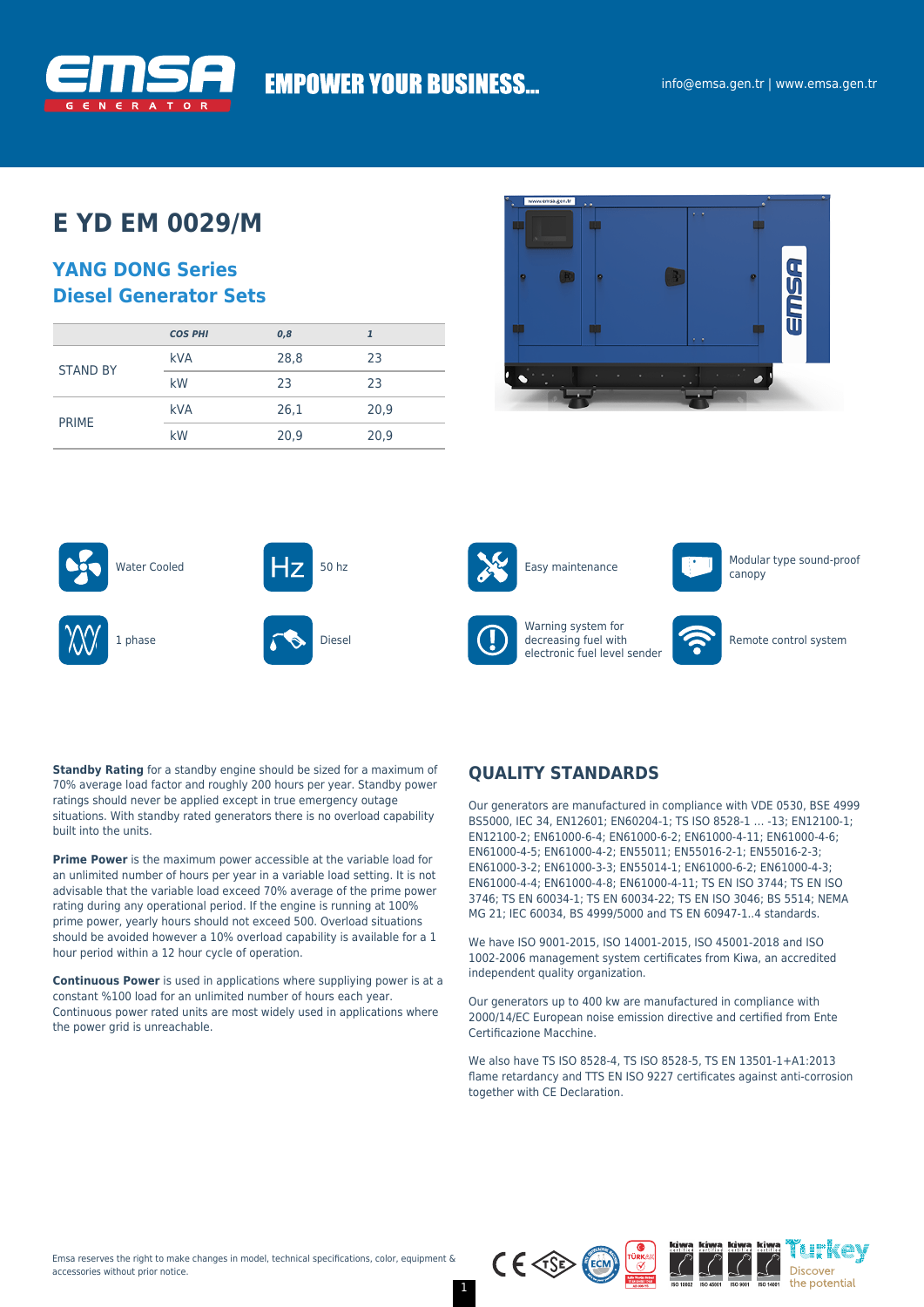



### **Engine Specifications**

- YANG DONG series heavy duty diesel engine
- 4 cycle, water cooling system, natural induction
- Mechanic governor system
- 12/24 volt self-starter and charger alternator
- Changeable air, fuel and oil filter
- Flexible fuel pipe
- Oil discharge valve and extention pipe
- Industrial type silencer, exhaust spiral or compensator
- Maintenance free battery
- Engine block water heater (in automatic models)
- Diesel gen-set maintenance and operating instructions and electrical circuit diagram

| <b>MODEL</b>                              |                    | <b>YSD490D</b> |  |
|-------------------------------------------|--------------------|----------------|--|
| <b>POWER</b>                              | <b>STAND BY kW</b> | 27             |  |
|                                           | <b>PRIME kW</b>    | 24.5           |  |
| SPEED (rpm)                               |                    | 1500           |  |
| <b>CYCLE</b>                              |                    | 4              |  |
| <b>DISPLACEMENT (It)</b>                  |                    | 2.54           |  |
| NUMBER OF CYLINDERS                       |                    | 4. in line     |  |
| <b>BORE AND STROKE</b><br>$90 \times 100$ |                    |                |  |
| <b>COMPRESSION RATIO</b>                  |                    | 18:1           |  |

| <b>GOVERNOR TYPE</b>                   |                     | Mechanic       |
|----------------------------------------|---------------------|----------------|
| <b>INDUCTION</b>                       |                     | <b>NATURAL</b> |
| <b>COMBUSTION SYSTEM</b>               |                     | <b>DIRECT</b>  |
| <b>COOLING SYSTEM</b>                  |                     | <b>WATER</b>   |
| FUEL CONSUMPTION (It/h)                | 100% OF PRIME POWER | 5.45           |
|                                        | 75% OF PRIME POWER  | 4.05           |
|                                        | 50% OF PRIME POWER  | 2.98           |
| TOTAL LUBRICATION SYSTEM CAPACITY (It) |                     | 8              |
| TOTAL COOLANT CAPACITY (It)            |                     | 14             |
|                                        |                     |                |



### **Alternator Specifications**

- Brushless, single bearing, flexible disc 4 poles alternator for harmonic failure
- H type isolation class
- IP 21-23 protection class
- Self exciter

| <b>BRAND</b>           | <b>EMSA</b>                          |  |
|------------------------|--------------------------------------|--|
| <b>MODEL</b>           | EGK180-36N2                          |  |
| <b>FREQUENCY (HZ)</b>  | 50                                   |  |
| POWER (KVA)            | COS PHI 0,8: $29$<br>COS PHI 1: $23$ |  |
| <b>DESIGN</b>          | 4 pole, brushless                    |  |
| <b>CONNECTION TYPE</b> | Double Delta                         |  |
| VOLTAGE (V)            | 220                                  |  |

|  | Electronic automatic voltage regulator |  |
|--|----------------------------------------|--|
|  |                                        |  |

- $\bullet$  Stator 2/3 step for harmonic failure
- The alternator windings are protected by insulating varnish against oil and acid

| <b>PHASE</b>                 |                  |
|------------------------------|------------------|
| A.V.R.                       | SX460            |
| VOLTAGE REGULATION (+/-)     | $±1\%$           |
| <b>INSULATION SYSTEM</b>     | Class H          |
| <b>PROTECTION</b>            | IP <sub>23</sub> |
| WEIGHT COMP. ALTERNATOR (KG) | 222              |

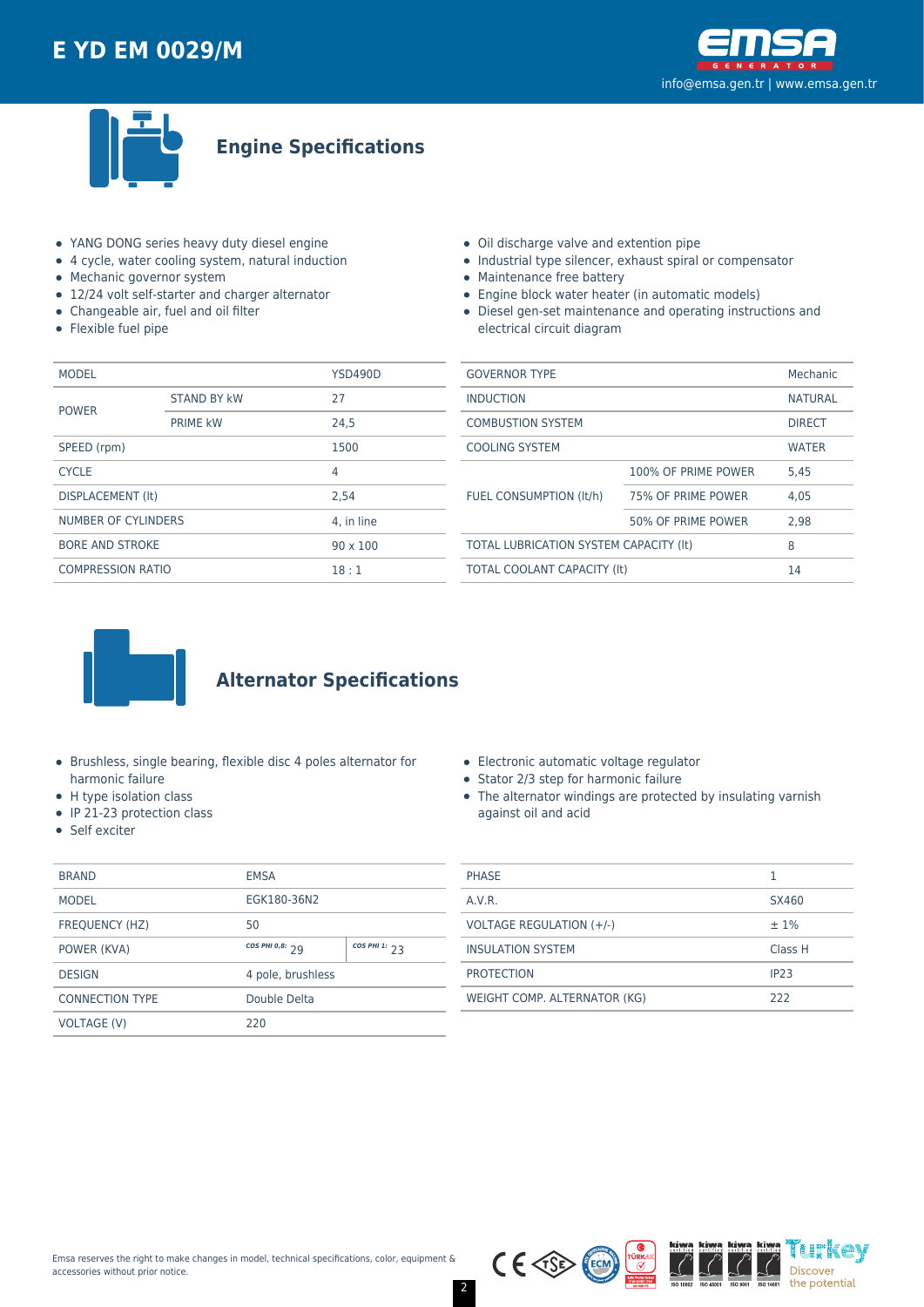



### **Genset Controllers**



### **Datakom**

### **SMART 500-MK2**

**The SMART 500-MK2 is a cost effective genset controller ready for BMS integration and internet monitoring**

#### **FEATURES**

- Diesel and gas genset support  $\bullet$
- 400Hz operation support  $\bullet$
- $\bullet$ 400 event logs, full snapshot
- All parameters front panel editable  $\bullet$
- 3 level configuration password
- 128x64 graphical LCD display  $\bullet$
- Downloadable languages  $\bullet$
- Waveform display of V & I  $\bullet$
- Harmonic analysis of V & I 16Amp MCB & GCB outputs
- 8 configurable digital inputs  $\bullet$
- $\bullet$ Inputs expandable to 40
- $\bullet$ 6 configurable digital outputs
- Outputs expandable to 38  $\bullet$
- 3 configurable analog inputs
- Both CANBUS-J1939 & MPU  $\bullet$
- 3 configurable service alarms  $\bullet$
- $\bullet$ Multiple automatic exerciser
- Weekly operation schedule  $\blacksquare$
- $\bullet$ Dual mutual standby with equal aging of gensets
- Manual "speed fine adjust" on  $\bullet$
- selected ECUs
- Automatic fuel pump control  $\bullet$
- $\bullet$ Disable protections feature
- Excess power protection
- Reverse power protection  $\bullet$
- Overload IDMT protection
- Load shedding, dummy load
- Multiple load management  $\bullet$
- Current unbalance protection
- Voltage unbalance protection
- $\bullet$ Fuel filling & fuel theft alarms
- $\bullet$  Battery back-up real time clock
- Idle speed control
- **•** Battery charge run enabled
- $\bullet$ Combat mode support
- $\bullet$ Multiple nominal conditions
- Tactor & MCB drive
- 4 quadrant genset power counters
- Mains power counters
- Fuel filling counter
- $\bullet$ Fuel consumption counter
- Modem diagnostics display  $\bullet$
- Configurable through USB, RS-485  $\bullet$
- and GPRS
- Free configuration program
- $\bullet$ Allows SMS controls
- $\bullet$ Ready for central monitoring
- Mobile genset support  $\bullet$
- Automatic GSM geo-location  $\bullet$
- GPS connectivity (RS232)
- $\bullet$ Easy USB firmware upgrade
- 
- IP65 rating with standard gasket

#### **MEASUREMENTS**

- Mains & genset PN/PP voltages
- Mains & genset frequency
- $\bullet$  Mains & genset phase currents
- $\bullet$  Mains & genset neutral currents
- Mains & genset, phase & total, kW,
	- kVA, kVAr, pf
- 
- **•** Engine speed
- **•** Battery voltage

#### **COMMUNICATIONS**

- 4-band GPRS modem (optional)
- **CONTRACTE OF LISR Device**
- RS-485 (2400-115200baud)
- RS-232 (2400-115200baud)
- $\bullet$  J1939-CANBUS
- **Geo-locating through GSM**
- GPS support (RS-232)
- **•** Internet Central Monitoring
- SMS message sending  $\bullet$
- E-mail sending
- Free PC software: Rainbow Plus

 $C \in \sqrt{SS}$ 

• Modbus RTU

#### **FUNCTIONALITIES**

- AMF unit
- ATS unit
- Remote start controller
- Manual start controller
- Engine controller
- $\bullet$  Remote display panel
- $\bullet$  Harmonic analysis of V & I
- Internal battery (optional)

'i h'kev

Discover the potential

#### **TOPOLOGIES**

- 3 ph 4 w, star & delta
- $\bullet$  3 ph 3 w, 2 CTs
- $\bullet$  2 ph 3 w
- $\bullet$  1 phase 2 wires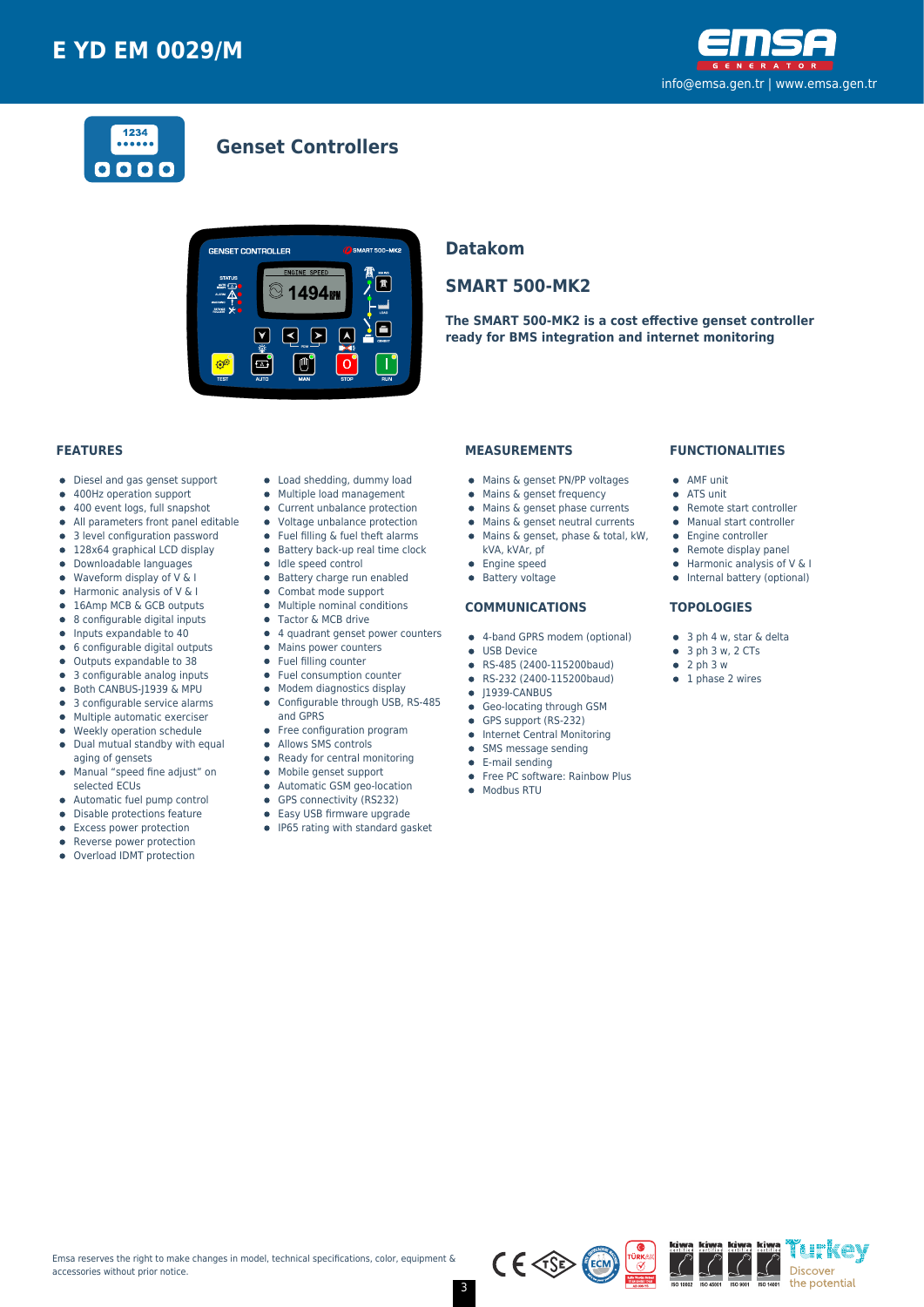

#### **OPTIONAL GENSET CONTROLLERS OPTIONAL**

Next generation single gen-set controllers for Stand-by and Primepower applications combining multi-functionality and wide communication with EFI engines.

Datakom SMART 200 Datakom D500 Datakom D500-GSM DEEPSEA 6120 DEEPSEA 7320 ComAp AMF25



















|                                                              | <b>Datakom</b><br><b>SMART 200</b> | <b>Datakom</b><br>SMART500-MK2 | <b>Datakom</b><br><b>D500</b> | <b>Datakom</b><br><b>D500-GSM</b> | <b>DEEPSEA</b><br>6120 | <b>DEEPSEA</b><br>7320 | <b>ComAp</b><br><b>AMF25</b> |
|--------------------------------------------------------------|------------------------------------|--------------------------------|-------------------------------|-----------------------------------|------------------------|------------------------|------------------------------|
| <b>AUTOMATIC MAINS</b><br><b>MONITORING</b>                  | ✔                                  | ✓                              | ✓                             | ✓                                 | ✔                      | ✔                      | ✔                            |
| <b>MANUEL START</b>                                          | $\checkmark$                       | $\checkmark$                   | ✓                             | ✓                                 | ✓                      | ✓                      | ✓                            |
| <b>REMOTE START</b>                                          | ✓                                  | $\checkmark$                   | ✓                             | ✓                                 | ✓                      | ✔                      | ✔                            |
| <b>REMOTE MONITORING</b><br><b>WITH SIM CARD</b>             | <b>OPTIONAL</b>                    | <b>OPTIONAL</b>                | <b>OPTIONAL</b>               | ✔                                 | χ                      | <b>OPTIONAL</b>        | <b>OPTIONAL</b>              |
| <b>1 ADITIONAL OPTION</b><br>(HORN, OIL-FUEL HEATER<br>ETC.) | Χ                                  | <b>OPTIONAL</b>                | <b>OPTIONAL</b>               | <b>OPTIONAL</b>                   | <b>OPTIONAL</b>        | <b>OPTIONAL</b>        | <b>OPTIONAL</b>              |
| <b>LIGHT WARNING AND</b><br><b>MIMIC DIAGRAM</b>             | ✔                                  | $\checkmark$                   | $\epsilon$                    | ✓                                 | ✔                      | ✔                      | ✔                            |
| <b>BATTERY CHARGER</b>                                       | $\checkmark$                       | $\checkmark$                   | ✓                             | ✓                                 | ✓                      | ✔                      | ✔                            |
| <b>RS-485 COMMUNICATION</b>                                  | <b>OPTIONAL</b>                    | <b>OPTIONAL</b>                | ✓                             | ✔                                 | χ                      | ✔                      | <b>OPTIONAL</b>              |
| <b>ETHERNET (TCP-IP)</b><br><b>COMMUNICATION</b>             | χ                                  | ✓                              | ✓                             | ✓                                 | χ                      | <b>OPTIONAL</b>        | <b>OPTIONAL</b>              |

#### **GENSET CONTROLLERS FOR SYNCHRONIZATION SYSTEMS OPTIONAL**

Next generation synchronizing genset controller capable of every communication and functionality.

















 $C \in \text{CSP}$